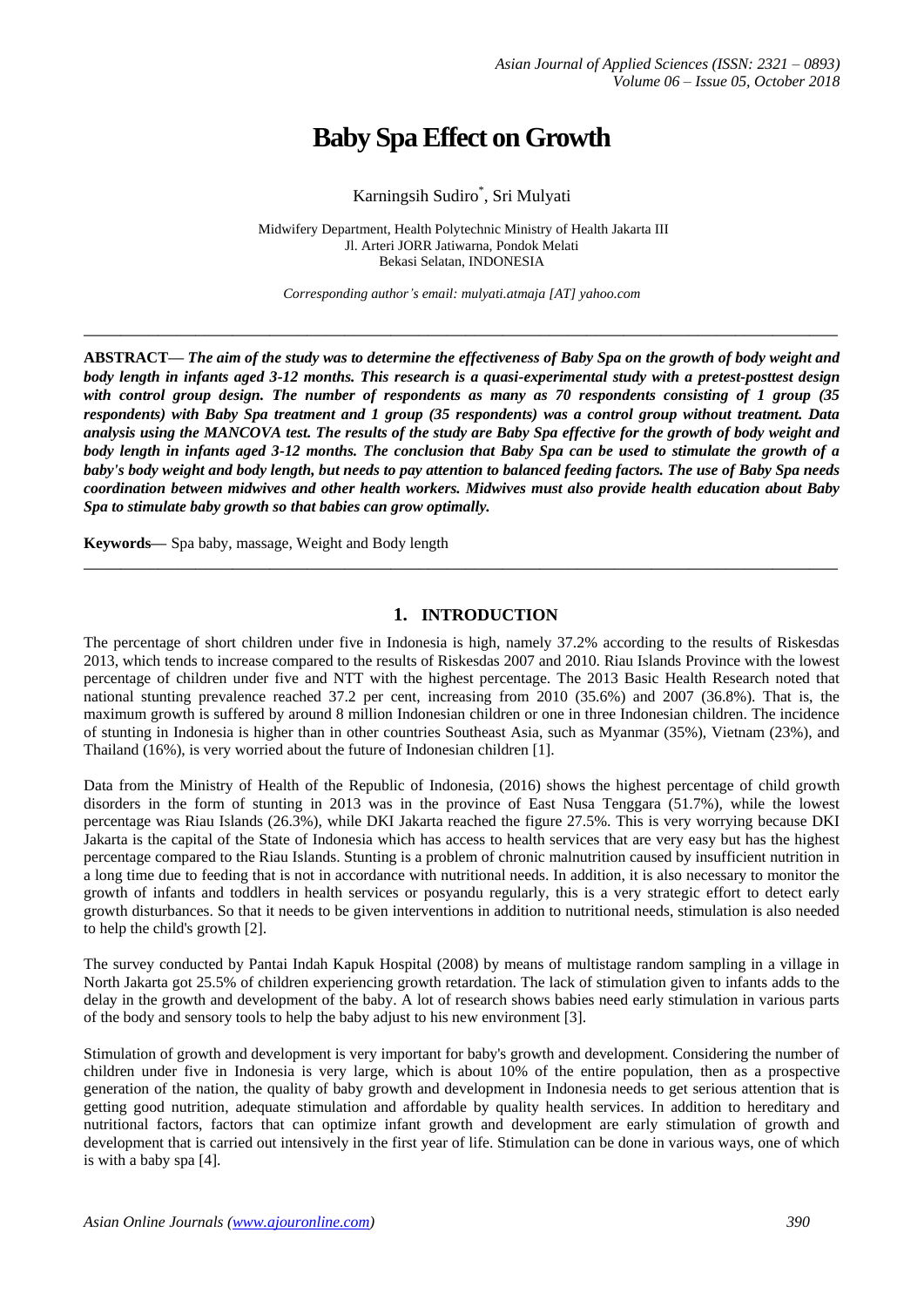A baby spa is a stimulation that is beneficial for baby's health and development. Babies who do baby spas will look fresh, healthy, vibrant and their growth and development are faster than babies who never do a baby spa at all [5]. Playing water, the baby's muscles will develop very well, the joints grow optimally, growth in body weight and body length will increase, and the body will become flexible. Swimming in the water will make all parts of the baby's body be trained because all the limbs are moved from the feet, hands to the head, although not perfect. The ability to control the baby's muscles will increase because when swimming in the water the gravitational effect is so low that it allows the baby to move more and all muscles can work optimally [5].

Baby spas are baby body treatments that can be done by bathing or bathing. Bathing and swimming will stimulate the baby's motor movements. Movement in the water will make all the baby's body members be trained, besides the ability to control the baby's muscles will increase. Baby spas will be effective, if done every two times a week and will not be effective if done routinely ie less than twice a week [5].

The results of research conducted by the Griffith for Educational Research Institute [6], of 7,000 babies in Australia, New Zealand and the United States proved that babies who learn to swim at an early age have many skills and reach a point of growth that is faster than those who do not swim [7]. Babies who do a baby spa every two times a week regularly at the age of 0-6 months will experience an increase every week 140-200 grams. Body weight is born twice at the end of the first 6 months and at the age of 6-12 months will experience an increase every week 85-400 grams. Body weight is three times the birth weight at the end of the first year [7]. This study aims to determine the effectiveness of Baby Spa on the growth of body weight and body length at 3 - 12 months.

#### **2. METHODS**

A The type of research used is the Quasi-Experiment research. The design of this study is the Pre and Post Test with Control Group Design. In this study divided into 2 groups. The intervention group II is a group of babies who received baby spa treatment as much as 1x / week 4 times. The control group only visits again without being given a baby spa treatment. The study was carried out from May to November 2017 The population and sample in this study were all babies in the East Jakarta Practicum Mandiri (BPM) midwife. The sample size of 70 respondents divided into one intervention group consisting of 35 respondents and control group 35 respondents. Inclusion criteria that must be owned by respondents are Babies aged 3-12 months, healthy physical condition before the baby spa is performed, and the history of gestational age when the baby is born a term. Exclusion criteria are babies who do not regularly do baby spas.

## **3. RESULTS**

Characteristics of Respondents Against Growth of Body Weight and Length in Infants Aged 3-12 Months. Other characteristics and factors that are confounding factors in baby spa effectiveness research on weight gain (BB) and body length (PB) consist of gender, birth weight, birth length, exclusive breastfeeding, the balance of infant feeding, disease history infection and immunization status. These variables have a measuring scale that varies starting from nominal, ordinal and ratio.

Birth weight (BBL), birth length (PBL), BB and PB categorization in infants in both groups were tested for normality using Kolmogorov Smirnov Test, BBL and PBL had the same p-value of 0.2 ( $\alpha$ ).  $> 0.05$ ) this proves that the characteristics in both groups are homogeneous. The results of the normality test for the dependent variable BB before and after treatment have the same p-value which is 0.2 ( $\alpha$ > 0.05). Normality test data for PB before treatment has a pvalue of 0.52 and PB after 0.79 treatment, this proves that the two dependent variables include normal data.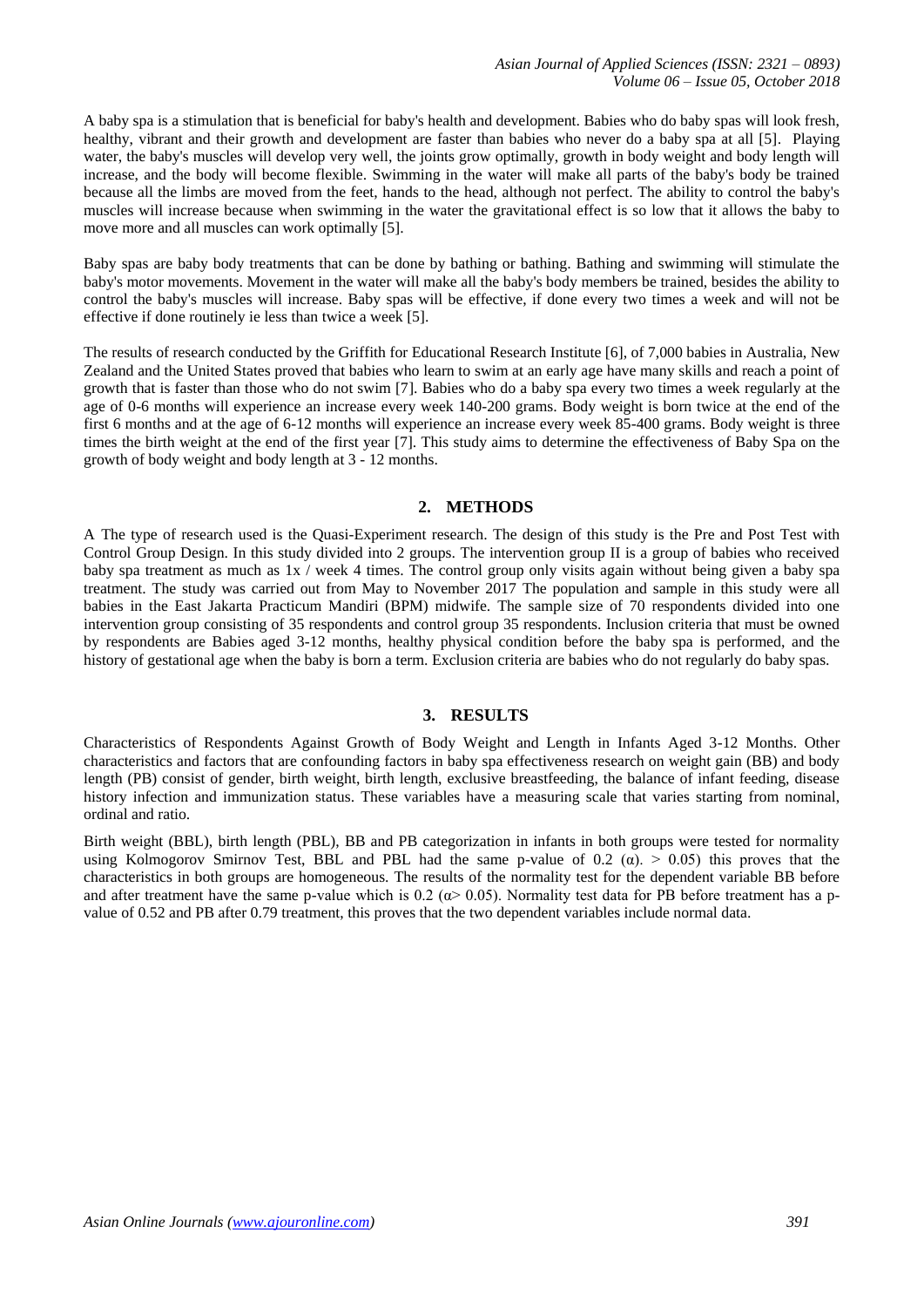|                                                                      | <b>Control</b> |               | <b>Intervention</b> |               |  |
|----------------------------------------------------------------------|----------------|---------------|---------------------|---------------|--|
| <b>Variabel</b>                                                      | Frekuensi      | $\frac{0}{0}$ | Frekuensi           | $\frac{0}{0}$ |  |
| Sex:                                                                 |                |               |                     |               |  |
| Female                                                               | 17             | 48,6          | 20                  | 57,1          |  |
| Male                                                                 | 18             | 51,4          | 15                  | 42,9          |  |
| <b>Birth Weight:</b>                                                 |                |               |                     |               |  |
| $>$ mean                                                             | 17             | 48,57         | 13                  | 37,14         |  |
| $\leq$ mean                                                          | 18             | 51,43         | 22                  | 62,86         |  |
|                                                                      |                |               |                     |               |  |
| <b>Birth length:</b>                                                 |                |               |                     |               |  |
| $>$ mean                                                             | 17             | 48,57         | 14                  | 40            |  |
| <mean< td=""><td>18</td><td>51,43</td><td>21</td><td>60</td></mean<> | 18             | 51,43         | 21                  | 60            |  |
| <b>Exclusive breastfeeding:</b>                                      |                |               |                     |               |  |
| breastfeeding                                                        | 32             | 91,4          | 34                  | 97,1          |  |
| No breastfeeding                                                     | 3              | 8,6           | 1                   | 2,9           |  |
| <b>Nutritional balance:</b>                                          |                |               |                     |               |  |
| <b>Balance</b>                                                       | 21             | 60            | 33                  | 94,3          |  |
| No balance                                                           | 14             | 40            | 2                   | 5,7           |  |
| <b>Infectious Disease History:</b>                                   |                |               |                     |               |  |
| None                                                                 | 27             | 77,1          | 24                  | 68,6          |  |
| There is a history                                                   | 8              | 22,9          | 11                  | 31,4          |  |
| <b>Immunization Status:</b>                                          |                |               |                     |               |  |
| Complete                                                             | 31             | 88,6          | 26                  | 74,3          |  |
| No Complete                                                          | 4              | 11,4          | 9                   | 25,7          |  |

Table 1. Characteristics of Respondents in Control Groups and Intervention Groups Against Growth of BB and PB in Infants Age 3 - 12 Months in BPM East Jakarta Region 2017

The results of table 1. show that there is a balance of respondents female and male. For birth weight in the control group and body length of birth in the control group which has a score> mean of 48.57% while that <of the mean is 51.43%. Measures of birth weight and body length were born and in the intervention group each had a score> mean of 37.14% and 40%. The table also shows that all respondents received exclusive breastfeeding more than 90%. The variables of disease history in each of the two groups of respondents had a history of disease of more than 22.9% and 31.4% so that both groups of respondents had had an infection such as flue. While in the immunization status both control and intervention groups have incomplete immunization status, with 11.4% and 25.7% respectively.

Growth of body weight and length of baby's body aged 3-12 months before and after treatment in control and intervention groups

Table 2.Growth of Infant Weight and Body length Aged 3 - 12 Months Before and After Treatment in Control Groups and Intervention Groups in BPM East Jakarta Region 2017

|              | Control          |                  |       | Intervention    |                   |       |
|--------------|------------------|------------------|-------|-----------------|-------------------|-------|
| Variabel     | Pre              | Post             | p-    | Pre             | Post              | р-    |
|              |                  |                  | value |                 |                   | value |
| Weight       | $6886 + 1147.57$ | $7305 + 1092.98$ | 0.000 | $6294 + 958.22$ | $7213 + 958,43$   | 0,000 |
| <b>Birth</b> | $65,43 + 5,617$  | $67,83 + 5,491$  | 0.000 | $60,06 + 3.955$ | $63,43 \pm 3,845$ | 0,000 |
| length       |                  |                  |       |                 |                   |       |

Based on table 2. shows that the mean size of body weight before and after treatment in the control group has increased from 6886 grams to 7305 grams, with each SD value 1147,573 and 1092,981. This was also shown in the intervention group which experienced an increase in body weight growth from 6294.29 grams to 7212.86 grams with SD 958,228 and 958,426.

The results of the analysis of table 2. also give an illustration of the increase in length in the control group from 65.43 to 67.83 with each SD value of 5.617 and 5.491. The intervention group also experienced an increase in the size of the mean body length from 60.06 to 63.43 with SD values of 3.955 and 3.845.

This analysis was carried out using dependent t test to determine differences in results before and after the control group and the intervention group. The analysis was then carried out by using independent t tests to determine the differences in the results before and after the control group and the intervention group who were treated by the baby spa.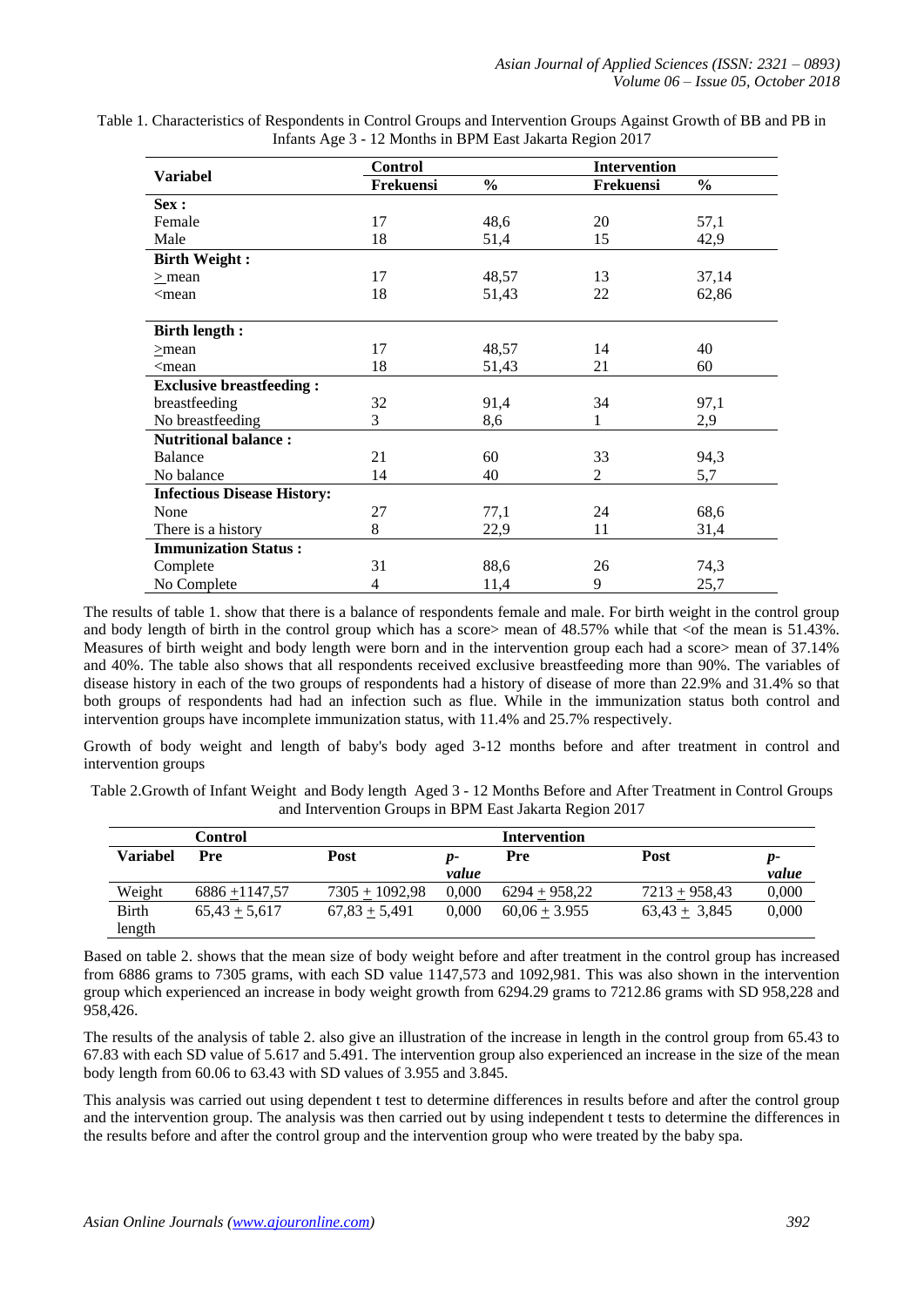|                 | <b>Control</b> |                 |             | <b>Intervention</b> |                 |               |
|-----------------|----------------|-----------------|-------------|---------------------|-----------------|---------------|
| <b>Variabel</b> | $Mean + SD$    | 95% CI          | p-<br>value | Mean $\pm$ SD       | 95% CI          | $p-$<br>value |
| Weight          | $7305 + 325,5$ | $531,2 - 307,6$ | 0.000       | $7212 + 221$        | $995.4 - 842.7$ | 0,000         |
| Birth<br>length | $67,83 + 1,09$ | $2,78 - 2,03$   | 0,000       | $63,43 + 0,69$      | $3,61 - 3,14$   | 0,000         |

Table 3.Differences in Growth of BB and PB Babies Aged 3 - 12 Months After Treatment in Control Groups and Intervention Groups in BPM East Jakarta Region 2017.

Bivariate analysis in table 3. Capable of both the control group and each group having a rise in BB. The increase in PB levels between groups and groups also has a different amount from the average. The control group which had mean diff mean of 2.4 and intervention group 3.371, while the group that received the baby spa service had a higher average increase with the control group.

When viewed from the p-value results, each group has a p-value of 0.000 so that both the control group that did not receive baby spa treatment and the intervention group had an influence on the increase in BB and PB in infants aged 3-12 months.

Growth of baby's body weight and body length after being given a baby spa treatment as much as 1x every week in a row as much as 4x in an orderly manner in the intervention group, then repeated measurements were proven to have experienced a very significant increase.

To analyze the effectiveness of baby spas on the growth of baby's body weight and body length, besides that it will also prove the confounding factors that contribute to the increase in BB and PB infants aged 3-12 months.

| <b>Source</b>                                                     | <b>Dependent</b>     | df            | <b>Mean Square</b> | F      | <i>p</i> -value |
|-------------------------------------------------------------------|----------------------|---------------|--------------------|--------|-----------------|
|                                                                   | <b>Variable</b>      |               |                    |        |                 |
| Balance of giving baby                                            | PB_post              |               | 278.720            | 14.953 | 0.000           |
| food                                                              | BB_post              |               | 5495449.175        | 5.549  | 0.021           |
| Spa Baby                                                          | PB_post              |               | 99.742             | 5.351  | 0.024           |
|                                                                   | BB_post              |               | 364233.910         | 0.368  | 0.546           |
| Corrected Total                                                   | PB_post              | 69            |                    |        |                 |
|                                                                   | BB_post              | 69            |                    |        |                 |
| $\sim$ $\sim$<br>$\sim$ $\sim$ $\sim$ $\sim$ $\sim$ $\sim$ $\sim$ | $\sim$ $\sim$ $\sim$ | $\sim$ $\sim$ |                    |        |                 |

Table 4. Results of Multivariate Analysis of the Influence of Baby Spa and Confounding Factors on the Growth of Infant BB and PB Age  $3 - 12$  Months in BPM Jakarta Timur Region 2017 (n = 70)

a. R Squared = .331 (Adjusted R Squared = .311)

b. R Squared = .078 (Adjusted R Squared = .051)

Analysis from table 6. found that there was a significant effect of baby spa on PB infant growth with p-value of 0.024, while the confounding variable of infant feeding balance also influenced the growth of PB infants with p-value of 0,000.

For the growth of BB babies, baby spa treatment does not have a significant effect because the results of multivariate analysis show p-value of 0.546, while the balance of infant feeding has a significant effect with p-value of 0.021.

The results of the mutivariate data analysis showed the value of Adjusted R Squared  $= 0.311$ , which means that the baby spa and the balance of infant feeding can have an effect of 33% on the growth of PB infants aged 3-12 months.

## **4. DISCUSSION**

Baby spas improve baby sleep patterns and quality. Sleep will cause 75% of growth hormone to be released during sleep. This growth hormone is responsible for stimulating the growth of bones and tissues, this stimulates the growth of the baby's body length significantly [8]. This is consistent with the results of research that babies who get baby spa treatment have a very significant increase in body weight growth. The increase is due to the stimulation of all bones and tissues that make blood circulation smooth throughout the body so that it increases the growth of both the body's weight and body length.

Weight gain and body length in this study were also influenced by confounding factors such as the balance of feeding infants. This is in line with the opinion of Leonard, (2008) who found nutrition plays an important role in determining a child's growth. When experiencing growth, cells in the body need energy and other nutrients for growth, both body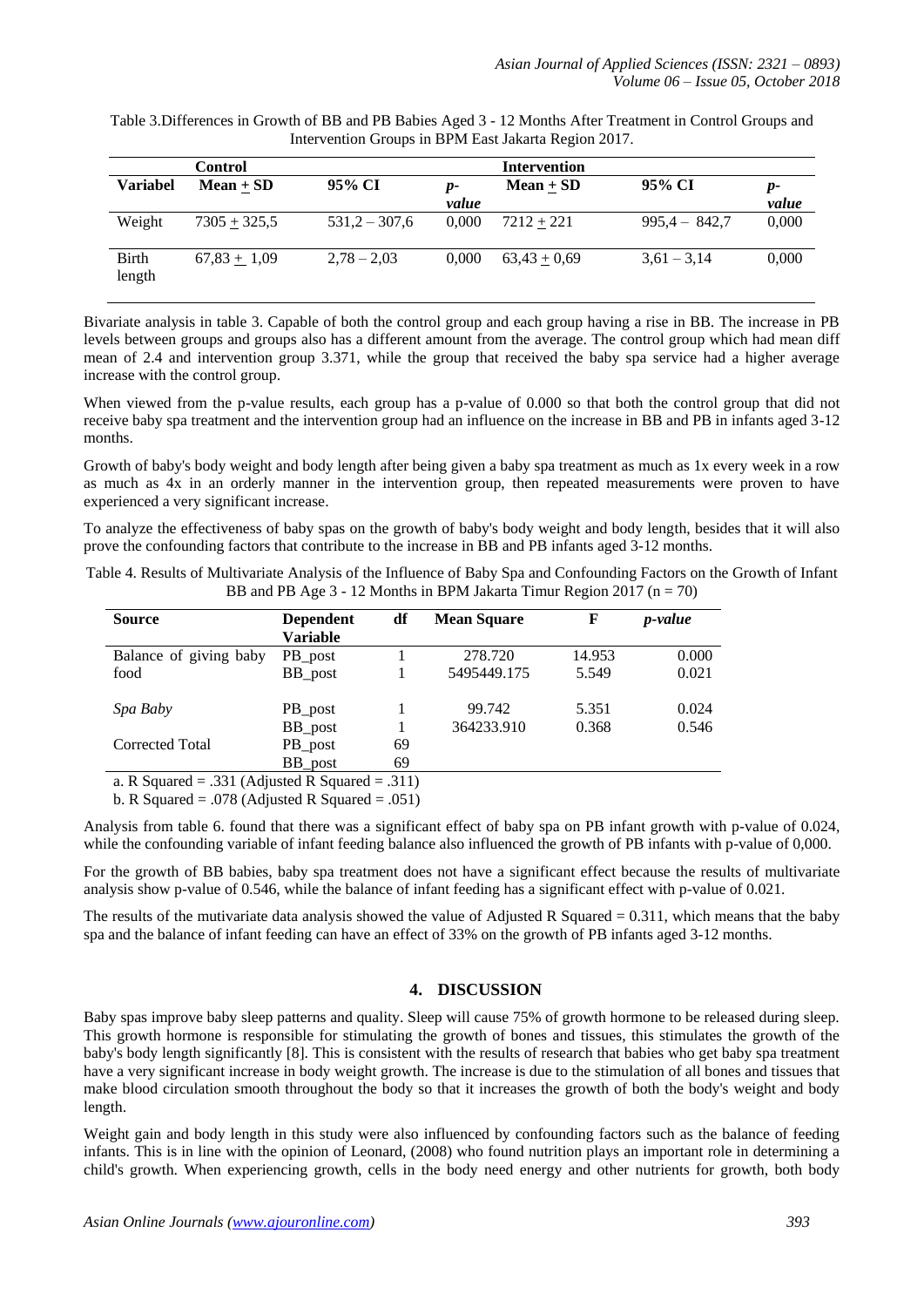weight and body length [9].

This research is also in accordance with the results of research by Kurniawan, (2013) who suggested that by giving baby spa treatment for 1x in 1 week, the development and growth of the baby are more active. This happens because with the baby spa, in addition to providing a relaxing effect when swimming a baby will be trained in motor movements because the legs and body will move, help improve the digestive system and make it easy to eat, increase oxygen intake, develop lungs, stretch muscles, straighten the body structure and joints after birth so that the baby becomes healthy and comfortable and can grow optimally [10].

According to Galenia, (2014) the baby's body length experienced a rapid increase when compared to babies of the same age who were not carried out baby spa therapy. This is consistent with the results of the study in the intervention group who received baby spa treatment experienced a significant increase in body length compared to the control group who were not treated by the baby spa. This is proven by the mean diff value of 3,371 in the intervention group which is greater than the mean diff 2,4 value in the control case [11].

Research results from the World Aquatic Babies & Children Network, (2016) which proves that a significant increase in growth occurs in infants who have followed the baby spa, the result is to increase the baby's appetite effect so that it has a very good increase in body weight, and body length when compared to babies of the same age who no baby spa therapy. These results are not in accordance with this study which proves the baby spa treatment only has a significant impact on increasing the baby's body weight aged 3-12 months. In addition to baby spas, there is a balance factor for baby feeding that can also contribute to an increase in body length and weight [12].

The baby spa treatment that was given to the intervention group in this study, was carried out every once a week in an orderly manner for a month, according to the results of the study by Lee, (2007) which revealed the results of his research that to increase infant growth the baby spa treatment should be done every one once a week (one month routine or regular). Differences in respondents in this study, babies who received baby spa treatment are aged 0-6 months will experience an increase every week 140-200 grams. Whereas in this study respondents who were treated with spa bays were 3-12 months old. The results of multivariate data analysis showed that the baby spa treatment was not significant in increasing BB but meaningful in increasing body length. This can occur because this study did not divide the age classification, so increasing weight gain and body length did not pay attention to age factors[13].

This study proves that the baby spa and baby feeding balance have an effect of 33% on the baby's body length growth between 3 - 12 months. This is also consistent with Kurniawan's research, (2013) which proves that 80% of 41 babies who are treated by a baby spa experience significant body length increases and are included in the normal infant growth category based on the growth chart of the baby.

Weight gain is not affected by baby spas but is influenced by the balance of infant feeding. According to Henningham and McGregor. (2008) that good nutrition is needed to ensure optimal infant growth and development. Nutritional needs both in quantity and quality are needed to maintain normal body function. This can happen because indeed for weight growth other than stimulation, good nutrition is needed for the baby, adjusted for age. If the baby is 0 - 6 months old then good nutrition is breast milk (ASI), known as exclusive breastfeeding, while the nutritional needs of infants> 6 months of age need additional food in addition to breastfeeding (MP-ASI) in the form of foods containing carbohydrates, protein and fat as an energy source [14]..

The results of multivariate analysis in this study prove that in addition to the baby spa which has an effect of 33% on the growth of body length and 67% it is likely that other factors that must be considered that need to be investigated further, in accordance with the theory of Lesiapeto, et., Al. (2010) and the results of this study that nutritional balance also needs to be considered for this growth [15].

Baby spa service activities are one of the activities that can support the implementation of early stimulation, detection and intervention programs for child development at the primary health care level. This is in accordance with the government program to overcome stunting [16]. This is in accordance with the place of this research that uses the Mandiri Practical Midwife (BPM) which is the level of basic health services. So that baby spa activities can be developed gradually by midwives. In addition, baby spa services at the level of basic health services are easily accessible to the public.

## **5. CONCLUSIONS**

The difference in body weight and body length growth where the intervention group who received baby spa treatment had a greater mean BB increase compared to the control group. Likewise, the intervention group that gets baby spa treatment has a greater PB mean compared to the control group.

The results of a multivariate analysis in this study prove that in addition to the baby spa which has an effect of 33% on the growth of body length, it is necessary to note other factors such as the balance of infant feeding. This is necessary so that the normal growth of body weight and body length does not rule out these two factors. Baby